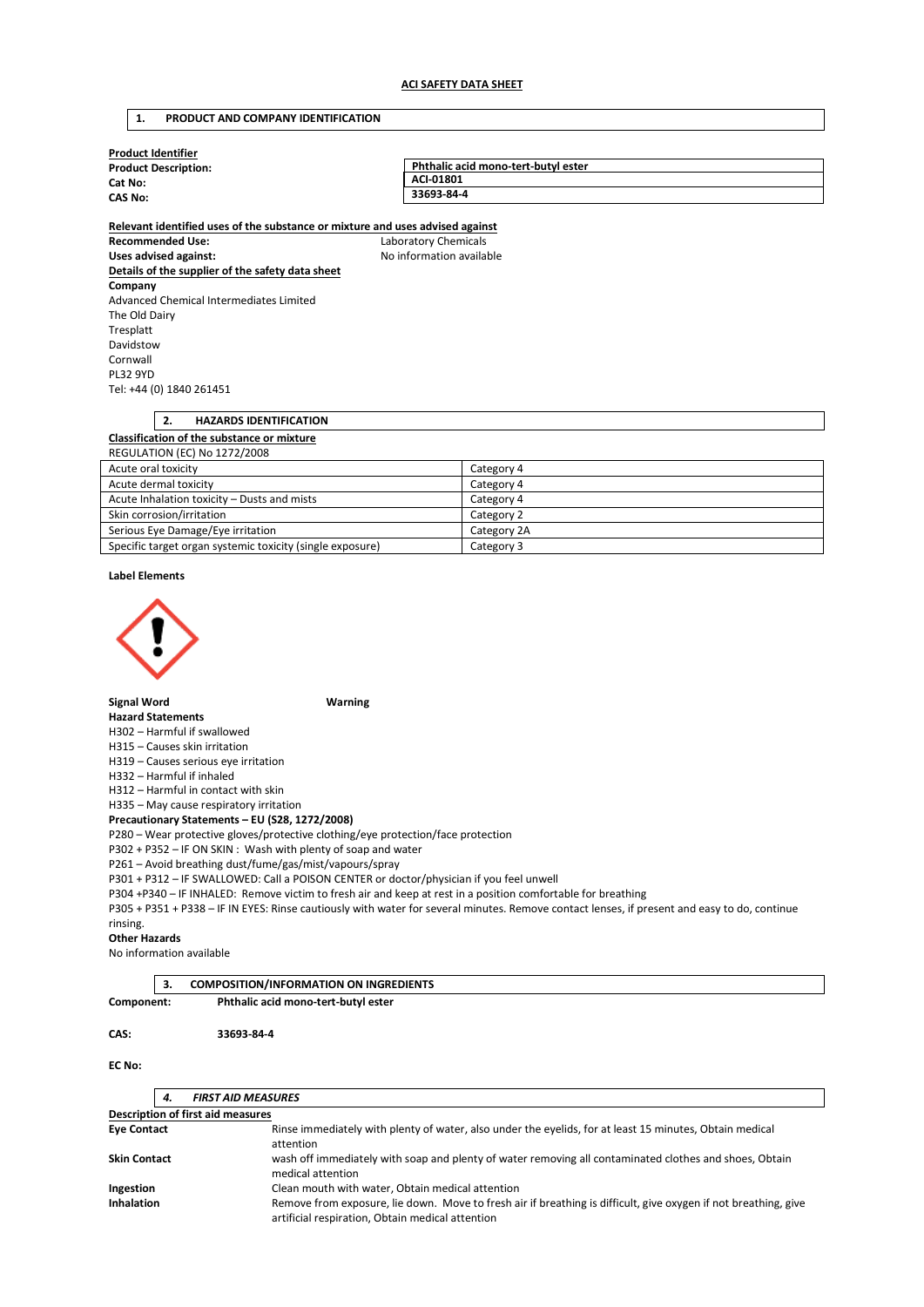## **5. FIRE-FIGHTING MEASURES**

# **Extinguishing media Suitable Extinguishing Media**  Water spray Carbon dioxide (CO2) Dry chemical foam **Extinguishing media which must not be used for safety reasons**  No information available **Special hazards arising from the substance or mixture**  Thermal decomposition can lead to release of irritating gases and vapours **Advice for fire-fighters**  As in any fire, wear self-contained breathing apparatus pressure-demand, MSHA/NIOSH (approved or equivalent) and full protective gear. **6. ACCIDENTAL RELEASE MEASURES Personal precautions, protective equipment and emergency procedures**  Ensure adequate ventilation **Environmental precautions**  Prevent further leakage or spillage if safe to do so **Methods and material for containment and cleaning up**  Sweep up or spillage and collect in suitable container for disposal. Use suitable absorbent if required. Do not let this chemical enter the environment **7. HANDLING AND STORAGE Precautions for Safe Handling**  Avoid contact with skin and eyes. Do not breath dust. Do not breath vapours or spray mist. Do not ingest **Conditions for Safe Storage, including and incompatibilities**  Keep in a dry, cool and well-ventilated place. Keep container tightly closed. **8. EXPOSURE CONTROLS/PERSONAL PROTECTION Control Parameters Exposure limits Exposure limits Not applicable** . **Derived No Effect Level (DNEL)** No information available **Predicted No Effect Concentration** No information available **(PNEC) Exposure Controls Engineering Measures** Ensure adequate ventilation, especially in confined areas. Ensure that eyewash stations and safety showers are close to workstation location. **Personal Protective Equipment**  1. **Eye protection Goggles 2. Hand protection Protective gloves 3. Skin and body protection** Wear appropriate protective gloves and clothing to prevent skin exposure **4. Respiratory protection** Follow the OSHA respirator regulations found in 29 CFR 1910.134 OR European Standard EN 149. Use a NIOSH/MSHA or European Standard EN 149 approved respirator if exposure limits are exceeded or if irritation or other symptoms are experienced. **Hygiene Measures** Handle in accordance with good industrial hygiene practice **Environmental Exposure Controls No information available**

# **9. PHYSICAL AND CHEMICAL PROPERTIES**

| <b>Physical State</b>      | Solid     |
|----------------------------|-----------|
| Appearance                 | Off white |
| <b>Boiling Point/Range</b> |           |
| <b>Melting Point/Range</b> |           |
| <b>Flash Point</b>         |           |
| <b>Molecular Formula</b>   | C12H14O4  |
| <b>Molecular Weight</b>    | 222.24    |
|                            |           |

# **10. STABILITY AND REACTIVITY**

**Reactivity Chemical Stability**  Stable under normal conditions **Possibility of Hazardous Reactions**  Hazardous Polymerization Maximum No information available Hazardous Reactions No information available **Conditions to Avoid**  Incompatible products. Heat. **Incompatible Materials**  Acids, bases, strong oxidizing agents, strong reducing agents, **Hazardous Decomposition Products**  In combustion emits toxic fumes.